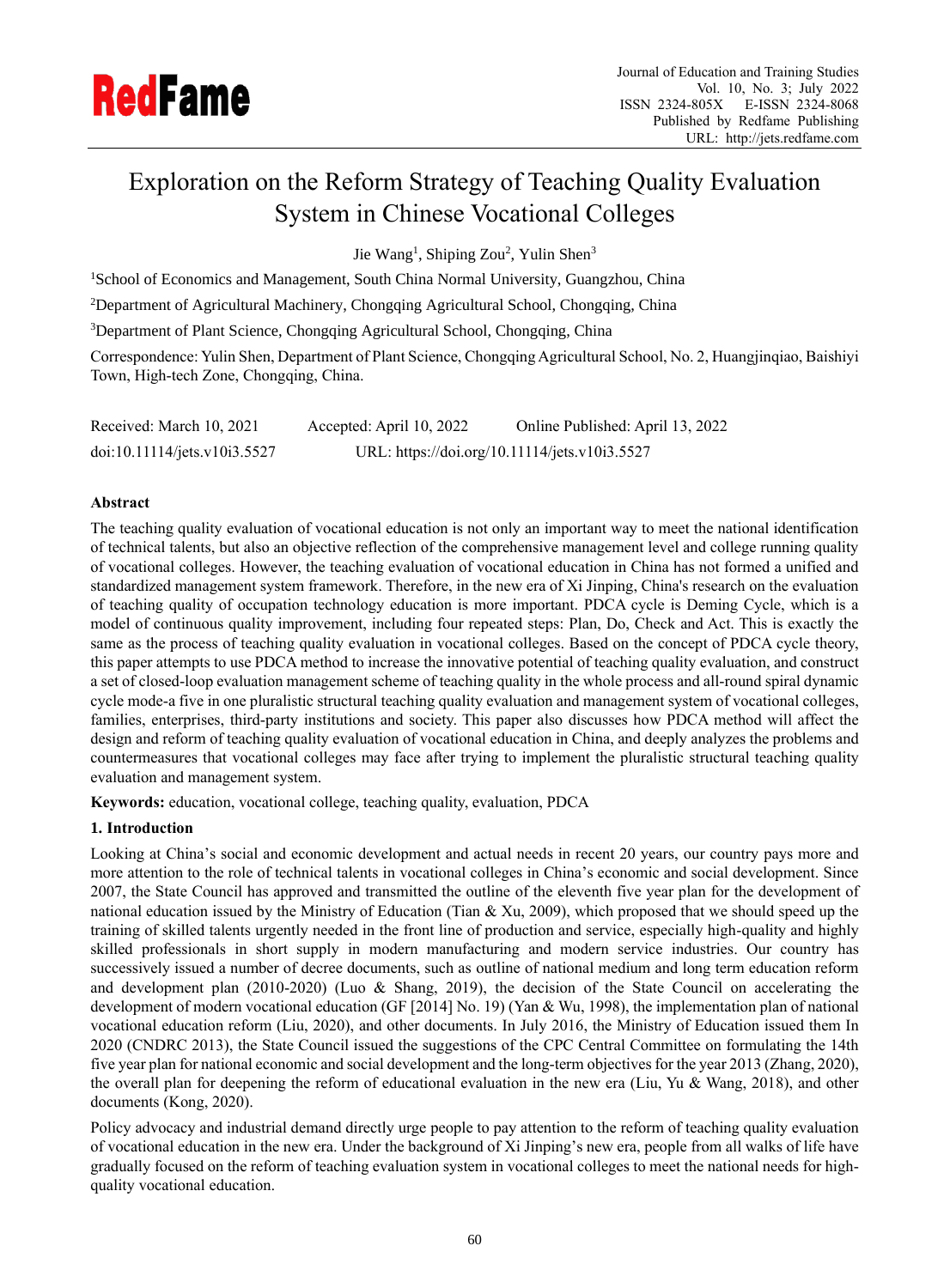# *1.1 Research Background*

After the outbreak of Xinguan epidemic in 2019, affected by the epidemic, all walks of life around the world have faced the dual dilemma of urgent shortage of funds and employment difficulties, while the demand for professional and technical talents with high comprehensive quality in vocational colleges is in short supply. According to the statistics of the Ministry of Education, the total number of graduates of secondary vocational colleges in China in 2019 was 5.1547 million in Table 1(Lei & Luo, 2019).

| Table 1. Employment Statistics of Graduates of Chinese Secondary Vocational Colleges in 2019 <sup>1</sup> |  |  |  |  |
|-----------------------------------------------------------------------------------------------------------|--|--|--|--|
|                                                                                                           |  |  |  |  |

| <b>Statistical Item</b><br>Type / Data                          | Type                                             | Data                                    | Type                                                | Data               | Type                                                                           | Data                            |
|-----------------------------------------------------------------|--------------------------------------------------|-----------------------------------------|-----------------------------------------------------|--------------------|--------------------------------------------------------------------------------|---------------------------------|
| Overall situation of<br>student employment                      | Total employment                                 | 4 million<br>964<br>thousand<br>and 200 | Rate of<br>employment                               | 96.30%             | Counterpart<br>employment rate                                                 | 77.60%                          |
| Employment destination<br>(excluding technical<br>college data) | State organs,<br>enterprises and<br>institutions | 52.04%                                  | Legally<br>engaged in self-<br>employed<br>business | 16.27%             | Others                                                                         | 11.67%                          |
| Employment channels                                             | College recommended<br>employment                | 73.32%                                  | Intermediary<br>employment                          | 6.84%              | Others                                                                         | 19.84%                          |
| Employment structure                                            | Primary industry                                 | 10.87%                                  | The secondary<br>industry                           | 32.93%             | The tertiary<br>industry                                                       | 56.20%                          |
| Major categories                                                | Processing and<br>manufacturing                  | 97.30%                                  | Information<br>technology                           | 96.85%             | Transportation,<br>education, leisure<br>and health care,<br>finance and trade | Above<br>$96.23\%$ <sup>2</sup> |
| Regional distribution of<br>employment                          | Local employment /<br>rate                       | 2291900 /<br>70.75%                     | Non local<br>employment /<br>rate                   | 936700 /<br>28.92% | Overseas<br>employment / rate                                                  | 10700/<br>0.33%                 |
| Average monthly starting<br>salary of employment                | $2001 \sim 3000$ yuan                            | 29.56%                                  | More than 3000<br>yuan                              | 12.02%             | Others                                                                         | 58.42%                          |

It can be seen from Table 1 that the number of graduates of secondary vocational colleges in China is huge, and the overall proportion of employment rate is very high. From the perspective of employment destination, the graduates' internship or employment in state organs, enterprises and institutions is still the main employment destination. From the perspective of employment channels, college recommendation is still the main employment channel. From the perspective of employment structure, the proportion of employment in the tertiary industry is high, that is, manufacturing and processing industries and service industries account for the vast majority. From the perspective of major categories, the major categories with good employment prospects for the graduates include processing and manufacturing, information technology, transportation, education, leisure and health care, finance and trade, and the employment rate is more than 96.23% (Xu, 2017). From the perspective of regional distribution of employment, most the graduates are still employed locally and are the new force of local economic development. The average monthly starting salary for employment is still low. However, in the past two years, according to the staff of the Employment Department of Chongqing agricultural school, although the employment situation of fresh graduates is severe, with the continuous improvement of the college's teaching level, fresh graduates' satisfaction with the jobs and salary allocated by the college is gradually improving.

From the above analysis, it can be concluded that, to a certain extent, the employment of graduates of vocational college is closely related to the teaching quality of vocational education. If the teaching quality evaluation and management system of vocational colleges is imperfect, the employment quality of the graduates will be difficult to guarantee, and the improvement of the teaching quality of vocational education will be seriously hindered (Zhang, Wang, Su & Zhang, 2013).

# *1.2 Significance*

Under the background of the new era of Xi Jinping, people have basically reached a consensus on the reform of the teaching quality evaluation and management system in occupation colleges (Yuan, 2021): first, reform can promote the improvement of the quality of skilled personnel training, provide professional skilled personnel with social needs, and

<sup>1</sup> Information on: https://www.chyxx.com/industry/202006/875262.html

<sup>2 96.23%</sup> shows that the professional category or major category with good student employment rate, such as transportation, training and education, and the student employment rate of secondary vocational schools is more than 96.23%. This line is similar to other data.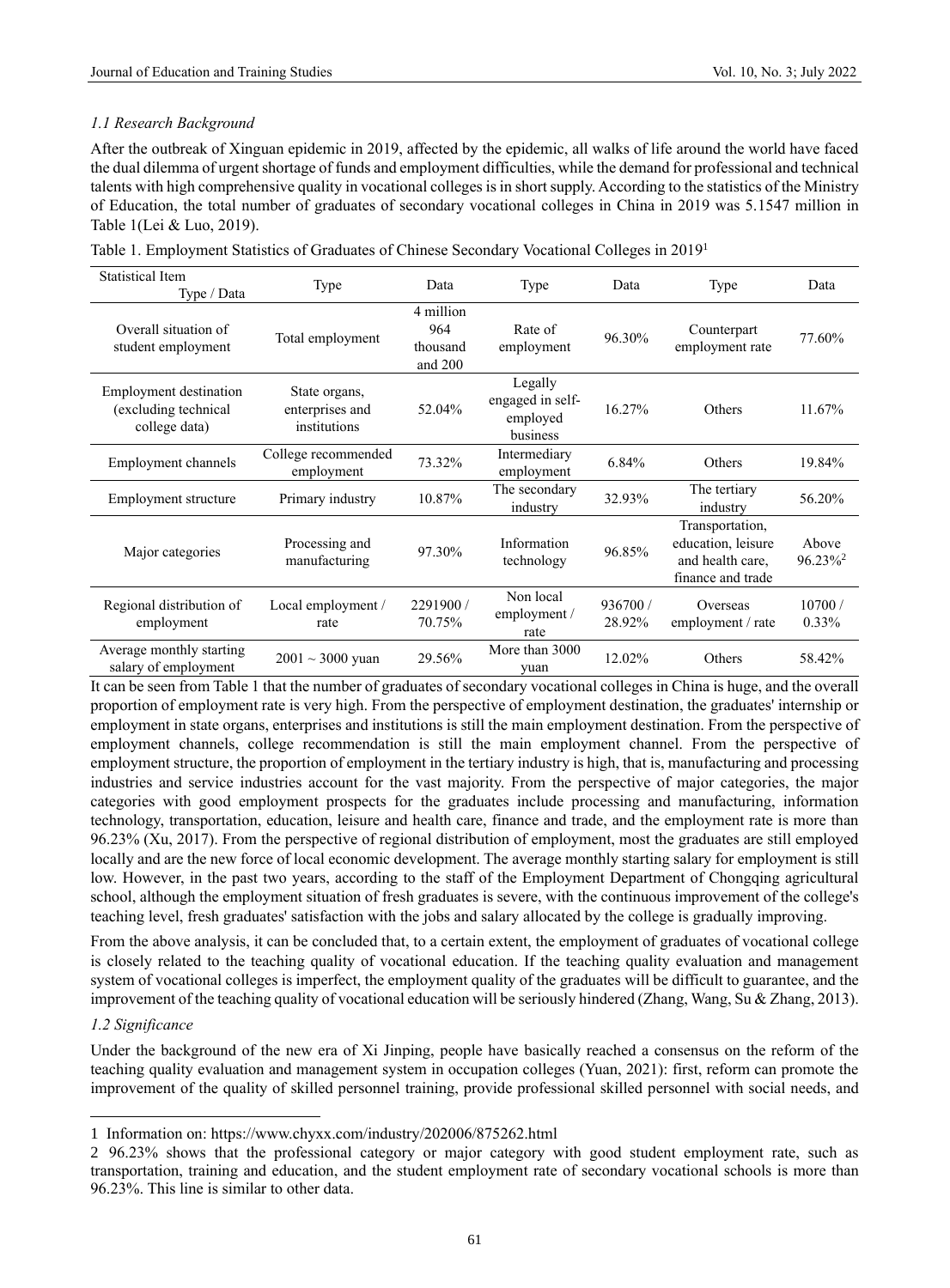meet the national strategic requirements of the new era. Second, the reform meets the needs of building a high-quality vocational education system, improves college teaching quality and deepens the integration of industry and education; Third, the reform can enhance the social adaptability and competitiveness of technical talents and alleviate the employment problem of technical talents.

The quality of teaching evaluation is not only an important standard to meet the national comprehensive evaluation of technical talents, but also an objective reflection of the comprehensive management level of vocational college. It is significant to improve the quality of teaching evaluation in China (Zhang et al., 2020).

# **2. Method**

In the new era of Xi Jinping, the research on the teaching evaluation is more and more important. Vocational colleges can improve the scientificity, professionalism and objectivity of teaching evaluation, and it can enhance the systematicness, integrity and synergy of teaching evaluation that by improving teaching result evaluation, strengthening teaching process evaluation, exploring teaching value-added evaluation, perfecting comprehensive teaching evaluation, and making full use of certain research theories and technical routes (Li, Zheng & Shi, 2020). If you want to have an in-depth understanding of the teaching quality evaluation, which discussed in this paper, you may first need to understand the theoretical theory of PDCA, and the concept of overall design.

# *2.1 Theoretical Theory of Research*

The PDCA cycle is Deming Cycle, which is a model of continuous quality improvement, including four repeated steps: Plan, Do, Check and Act. It is also called "Continuous Improvement Spiral" or "Deming Wheel". The theory of PDCA cycle mainly reflected in that all levels and links of the whole management system are repeated in a continuous cycle, including Plan, Do, Check and Act (Lan, 2017). Plan is the starting point of the whole cycle, that is, the basic link of making plans and standards. Do is not only the main part of the cycle, but also the key link of the whole cycle. Check is a link to check and control the whole cycle. Act is an important link of timely diagnosis, and self-improvement in the process of circulation. PDCA cycle is characterized by big ring with small ring to continuously improve the quality of work (Cai, Zhao & Yang, 2013). This is exactly the same as the process of teaching quality evaluation in vocational colleges.

## *2.2 Concept of Overall Design*

Teaching quality evaluation is related to the direction of educational development. What kind of quality evaluation baton, there is what kind of college running guidance. Vocational colleges should carry out the reform of teaching quality evaluation, which from the aspects of teaching result evaluation, value-added evaluation, performance evaluation and feedback evaluation. Figure 1 is the overall design concept of pluralistic structural teaching quality evaluation system.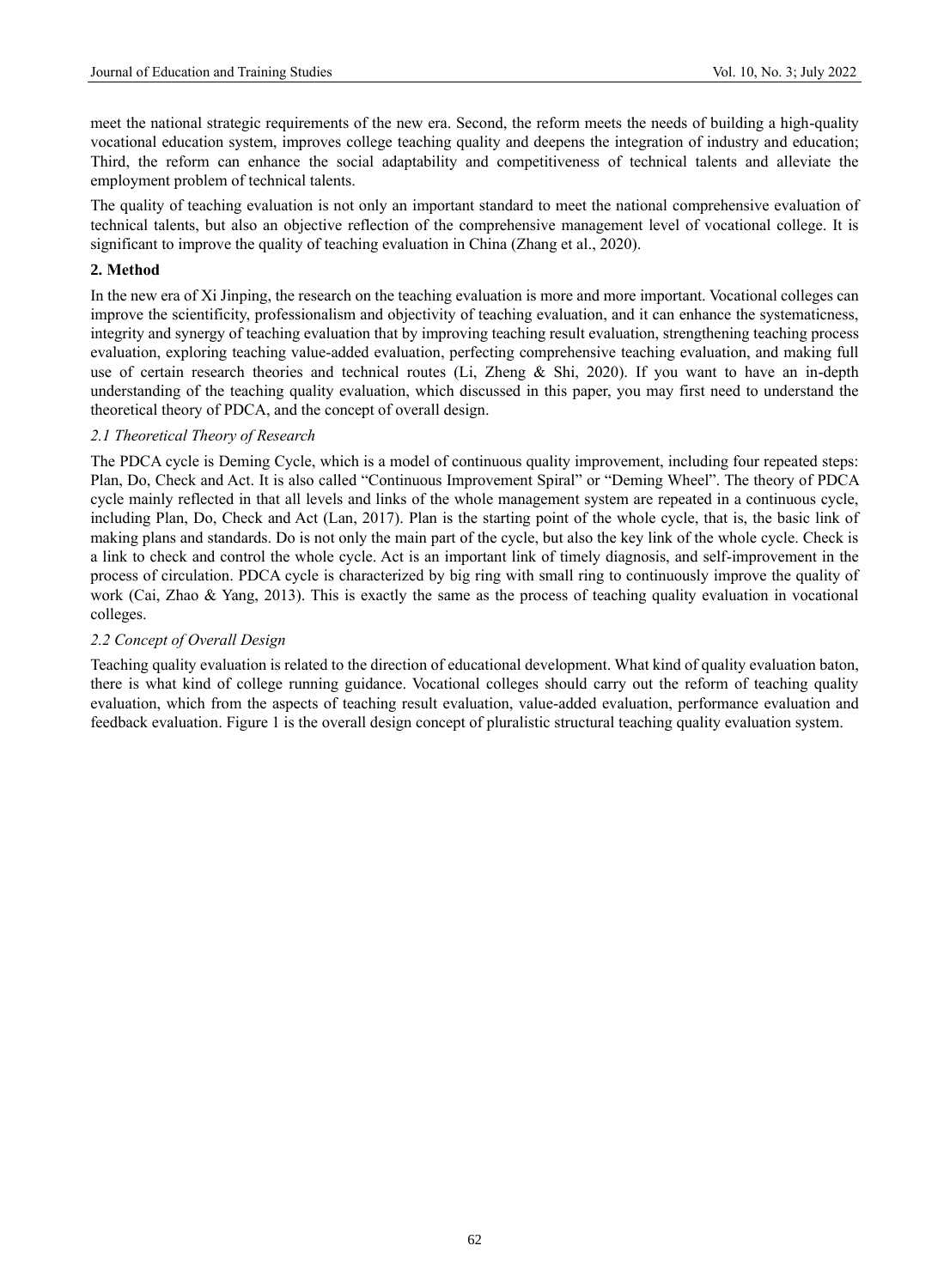

Figure 1. The overall design concept of pluralistic structural teaching quality evaluation system

The rationality of pluralistic structural teaching quality evaluation system is mainly reflected in: paying attention to the diversity of evaluation subjects, the diversity of content, the diversity of evaluation methods and tools, and the development and dynamics of the evaluation process. The evaluation system pays particular attention to the dynamics and development of the teaching evaluation process (Wang, 2017), pays attention to the effective and intelligent evaluation of all links of teaching, dynamically supervises and controls the teaching process, and ensures the integrity of the teaching system.

# **3. Discussion Analysis**

In order to improve the teaching quality, this paper attempts to explore the pluralistic structural teaching quality evaluation and management system based on PDCA method in vocational colleges.

## *3.1 Structure of New Evaluation System*

In all aspects of teaching in vocational colleges, the design, research and practice of teaching evaluation reform can be specifically tried from the aspects of clarifying the scheme, the implementation scheme, the responsibility implementation and the feedback evaluation; thus, the PDCA method is used to build a set of scientific and circular five in one pluralistic structural teaching quality evaluation and management system of vocational colleges, families, enterprises, third-party institutions and society. Figure 2 is the pluralistic structural teaching quality evaluation and management system based on PDCA method.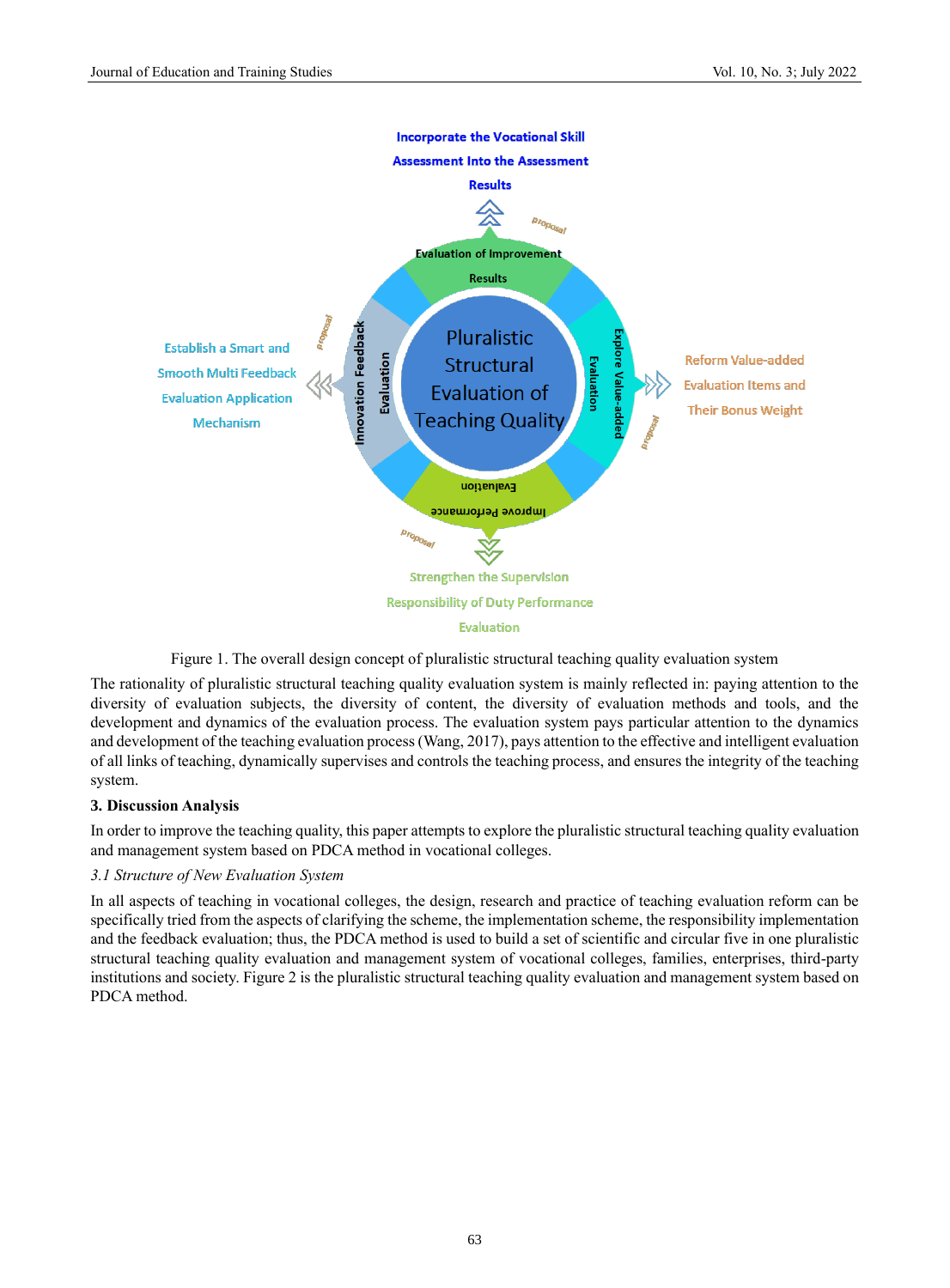

Figure 2. Pluralistic structural teaching quality evaluation and management system based on PDCA method

The new evaluation system scheme based on PDCA method mainly includes the following four-cycle stages:

1) PDCA cycle stage P - formulation of objectives and standards: define the scheme according to the training objectives of technical skilled talents in vocational education (mainly including the construction of pluralistic structural teaching quality evaluation and management system);

2) PDCA cycle stage D - process implementation: implement the scheme (mainly including main measures and actions such as improving result of evaluation, strengthening process evaluation and exploring value-added evaluation);

3) PDCA cycle stage C - monitoring and supervision: build and check the teaching quality evaluation and supervision mechanism (mainly including strengthening the responsibility of the main body performing duties and establishing a smooth and intelligent evaluation and feedback mechanism);

4) PDCA cycle stage A - adjustment and improvement: continuously improve the adaptability and training quality of national technical talents (mainly including the cycle of spiral quality improvements such as establish comprehensive evaluation).

In order to improve the teaching quality, vocational colleges can try to fully implement the evaluation scheme, boldly reform the traditional teaching evaluation system through real-time supervision, real-time implementation, real-time evaluation, real-time feedback, real-time improvement and real-time promotion, so that vocational colleges can truly form a pluralistic structural teaching quality evaluation and management system based on PDCA theory, and truly achieve the educational goal of vocational education (Xu & Guo, 2017).

## *3.2 Cycle Stage P*

However, in the cycle stages of P, D, C and A, vocational colleges may face some bottlenecks of reform, such as: the traditional evaluation is too biased towards theoretical test scores, the lack of teaching value-added evaluation, the implementation of teaching performance evaluation is not in place, and the teaching feedback evaluation is mostly biased towards the traditional evaluation method of paper scoring, etc. The following will analyze the problems that need to be faced by the reform of teaching evaluation in detail, and provide corresponding solutions.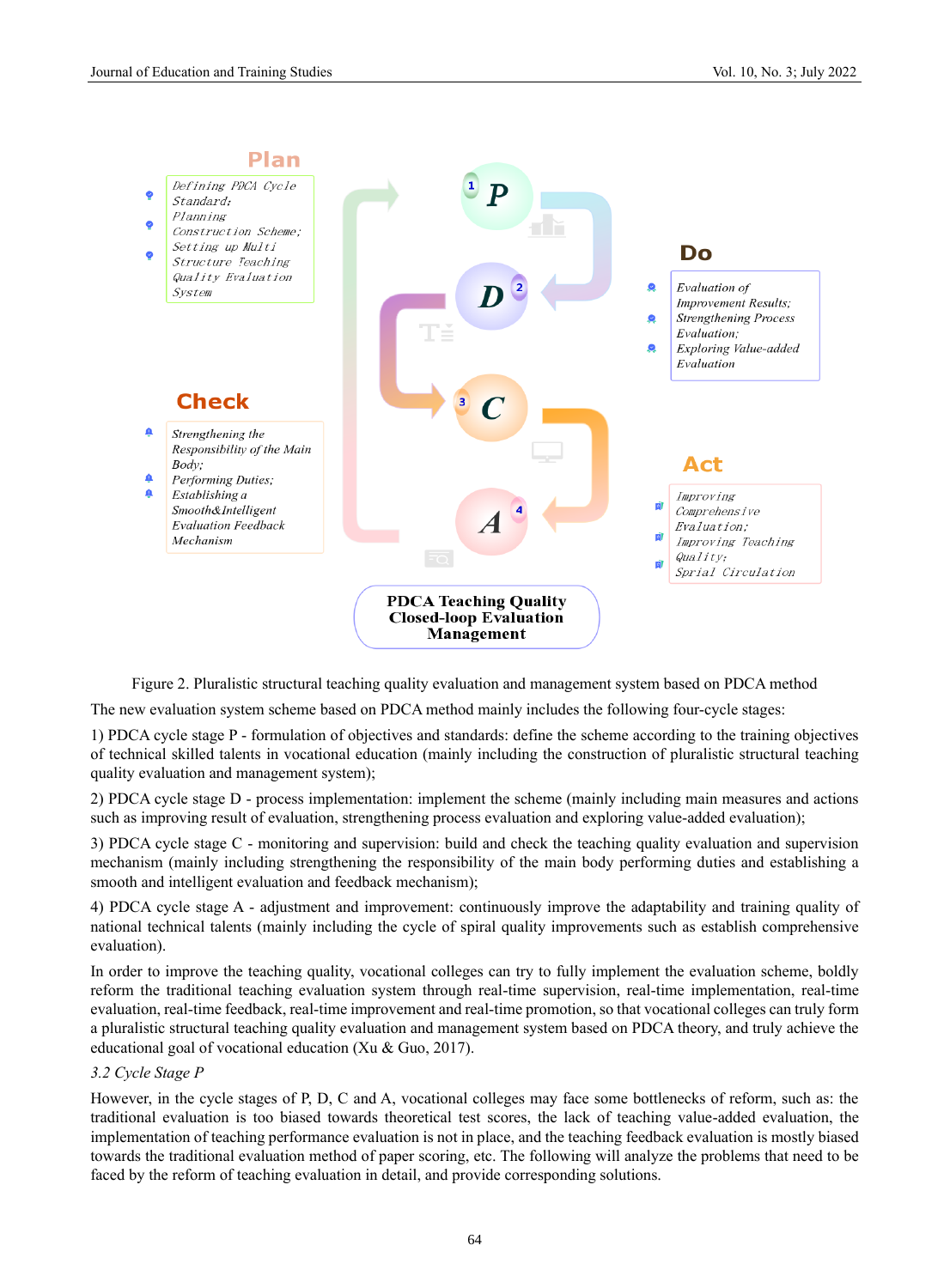#### 3.2.1 Improvement of Teaching Result Evaluation

Cycle stage P is the planning the new teaching evaluation system. Vocational colleges need to redefine the focus of teaching and the method of teaching result of evaluation. The traditional teaching evaluation system lacks the evaluation of skill teaching, or the proportion of skill teaching evaluation is too low (Wei, 2019). The traditional evaluation usually pays more attention to the theoretical teaching evaluation, and it takes the student attendance, usual homework performance and final theoretical examination performance as the main score composition of the teaching result of evaluation, and weakens the evaluation of students core comprehensive quality, professional quality, practical skills or innovation ability. Weakening its teaching process evaluation, leading to the fact that the organizations participating in the teaching result evaluation are mainly vocational colleges themselves, fail to form a diversified result evaluation organization, fail to combine skill summary evaluation with process evaluation, and most of the evaluation forms are theoretical examinations, which fail to reflect the professional and skilled teaching characteristics of vocational colleges, The evaluation of most professional courses is the hero of "Only Score", and students pay more attention to the score of the final theoretical examination when evaluating excellent students or striving for national scholarships. Such a simple form of teaching result evaluation leads to the low enthusiasm of teachers for skill teaching, and the students vocational skill level always stays at the beginner stage. Enterprises are disappointed with the practical skills of fresh graduates from lots of vocational colleges. In short, vocational colleges should carry out the reform of teaching result evaluation.

#### 3.2.2 Introduction of Vocational Skill Assessment Mechanism

To reform the method of teaching result evaluation, vocational colleges can introduce of vocational skill assessment mechanism. It is suggested to pay attention to the following five points.

#### (1) Establishment of Pluralistic Assessment Organization

Establishment of pluralistic assessment organization, and forming a combination of skill summary evaluation and process evaluation (Ning, 2019), expand the type of skill evaluation and assessment method, not only using the final examination of practice skill test, but also using a variety of assessment methods such as situational dialogue, project development, simulation exercise, technical competition and so on. In addition, by comprehensively using the traditional scoring evaluation and intelligent evaluation means of computer science, and according to the relevant data collected by students in the learning process of the network platform, carry out the intelligent analysis of students learning and testing, so as to make the assessment more refined. For example, Helping Hands is mainly developed to meet the students needs for remote guidance of skills (Huang, Alem & Tecchia, 2011). It is mainly a distance learning guidance system to support students in clinical practice. Through distance teaching, assistance and supervision, the system can superimpose video images of students activity procedures and remote instructor hand actions. It can help students correct their skill actions, and ensures the standardization of their procedures (Mather, et al., 2017), so as to help students master more accurate operation skills. Therefore, vocational colleges can carry out all-round skill training and assessment of the teaching result with the help of AR system similar to "Help Hands". When students need specific guidance in professional skill learning, accurate mastery of advanced skills, or isolation from expert teaching in geographical location, AR reality enhancement technology can be remotely applied to the teaching result evaluation of students in remote areas, expand the space and geographical scope of teaching result evaluation, and improve the scale, remoteness, accuracy and modernize of teaching result evaluation.

## (2) Adoption of Multiple Evaluation Forms

In the evaluation of skill teaching result, especially for the specific teaching modes in the form of  $(1 + X)$  skill assessment, social practice, teaching practice or post practice, the evaluation can adopt multiple evaluation forms such as student selfevaluation, student mutual evaluation, adjacent class mutual evaluation, between home and vocational college mutual evaluation, teacher evaluation, enterprise teacher evaluation, third-party organization evaluation and social enthusiast evaluation, improve the objectivity and comprehensiveness of evaluation (Shen, 2021). Only by evaluating students from multiple perspectives can we get the real and comprehensive feedback of skill assessment, which is conducive to problem's diagnosis and correction.

#### (3) Different Evaluation Focuses

The emphasis of skill teaching result evaluation should be different. The evaluation of vocational colleges and third-party institutions should focus on the proficiency of students' skills; The evaluation of enterprises mainly focuses on the evaluation of students' moral character, professional quality, working ability and development potential in their internship posts; Moreover, when participating in teaching evaluation, enterprises can evaluate by level and key points, consider the evaluation cycle and evaluation form according to the students' internship positions, and strive to make the result evaluation more objective and reasonable.

#### (4) Establishment of "Retrospective Evaluation" Archives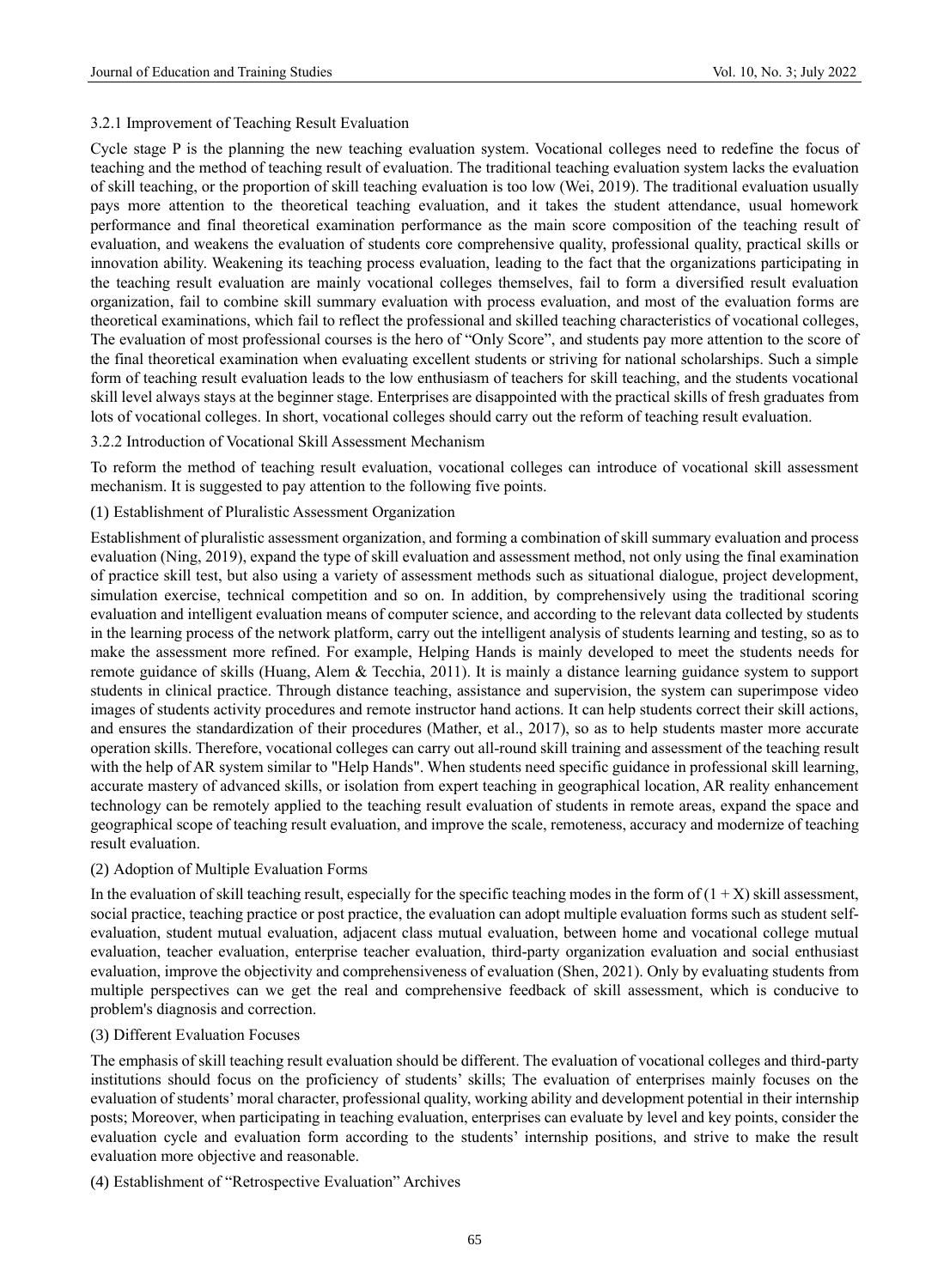The student status file can set up a "Retrospective Evaluation" part of professional ability, that is, continuously track and evaluate students professional ability in terms of students on-the-job competitiveness, promotion potential and even jobhopping rate in the later stage according to the students career period of ten years (or even longer). Vocational colleges can standardize the collection and sorting of students retrospective evaluation files as important research information for vocational colleges to improve the quality of running a college, and keep them in electronic files for future reference at any time.

## (5) Association of  $(1 + X)$  Certificate System

On the one hand, vocational colleges should break the traditional assessment methods of memorizing multiple points and focusing on the final examination paper score, and rather promote the pilot work of  $(1 + X)$  certificate system, deeply implementing the integration of course and certificate and reconstructing the curriculum system; On the other hand, teachers should strengthen learning, actively organize students to carry out "X" skill training and textual research, innovate boldly, and strengthen students' skill levels in combination with multiple evaluation. If the teaching evaluation of vocational colleges can be related to the  $(1 + X)$  certificate system, the flexibility of students choice of learning methods will be greatly increased. Students can use the duration of learning "X" professional skill courses in vocational college to offset the total duration of enterprise internship, so as to avoid participating in internship in enterprises; They can also exchange the "X" skill certificate with the practice time of professional and technical post, so as to successfully obtain the academic certificate issued by the vocational college.

Excellent vocational skills make students basically have the core competitiveness of employment. In short, the core reform of teaching result evaluation is to focus on the cultivation and evaluation of students' vocational skills, and let students have more control over learning - what to learn, where to learn, how much to learn and how to learn, so that students can become the main body of learning. Students can pay attention to continuous improvement. Therefore, vocational colleges should introduce vocational skill assessment mechanism into the evaluation of teaching result.

## *3.3 Cycle Stage D*

## 3.3.1 Exploration of Teaching Value-added Evaluation

Education is the best way to improve human core literacy. Cycle stage D is the stage of implementing the new evaluation system. At this stage, vocational colleges should pay attention to the exploration of teaching value-added evaluation. Education is the best way for human beings to improve their comprehensive quality. The current teaching evaluation system of vocational colleges still tends to pay attention to the cultivation and examination of intelligence of students, but cannot well reflect core qualities of students such as moral quality, interest and specialty, appreciation, labor consciousness, willpower, self-control and creativity. High quality vocational education should better explore the teaching evaluation of morality, intelligence, physique, beauty and labor, and establish a more diversified value-added evaluation system of simultaneous development of five aspects of education in the new era, shape professional craftsmen with vitality, diversified development and respective strengths, and cultivate skilled talents with good core comprehensive quality.

3.3.2 Quantification of Evaluation Item Bonus Weights

Teaching value-added evaluation can focus on the reform of evaluation items and their bonus weight.

(1) Improvement of Recognition of Skill Competition

Vocational colleges can quantify the bonus provisions of various vocational skills competitions, improve the recognition of industries and enterprises for vocational skills competitions, exempt students with special skills from entrance examination, or work in well-known enterprises, or directly provide full tuition fees by their old colleges to subsidize the peer-to-peer entrance of students winning the skills competition, so as to help students return to their old colleges to teach after successfully completing their studies.

(2) Quantitative Value-added Evaluation of Implementing "Five Education Simultaneously"

Vocational colleges can pay attention to the implementation of the quantitative value-added evaluation of simultaneous development of five complementary educations, so that parents of students can understand other situations of students in vocational colleges other than their studies, and improve the judgment ability of enterprises and society on core comprehensive quality of students. For example, the full score of each student's moral, intellectual, physical, aesthetic and labor education in vocational colleges each semester is 100 points, and the five education has a total of 500 valueadded evaluation points (Zheng, 2020). According to the situation of the five education, the score of 1-10 points will be added or subtracted at a time. Quantifying the five complementary education, evaluation helps to cultivate and find skilled talents in vocational colleges with high core comprehensive quality, more comprehensively shows the teaching quality of vocational colleges, enables employers to better understand ideological character and professional quality of students, and effectively improves their employment competitiveness.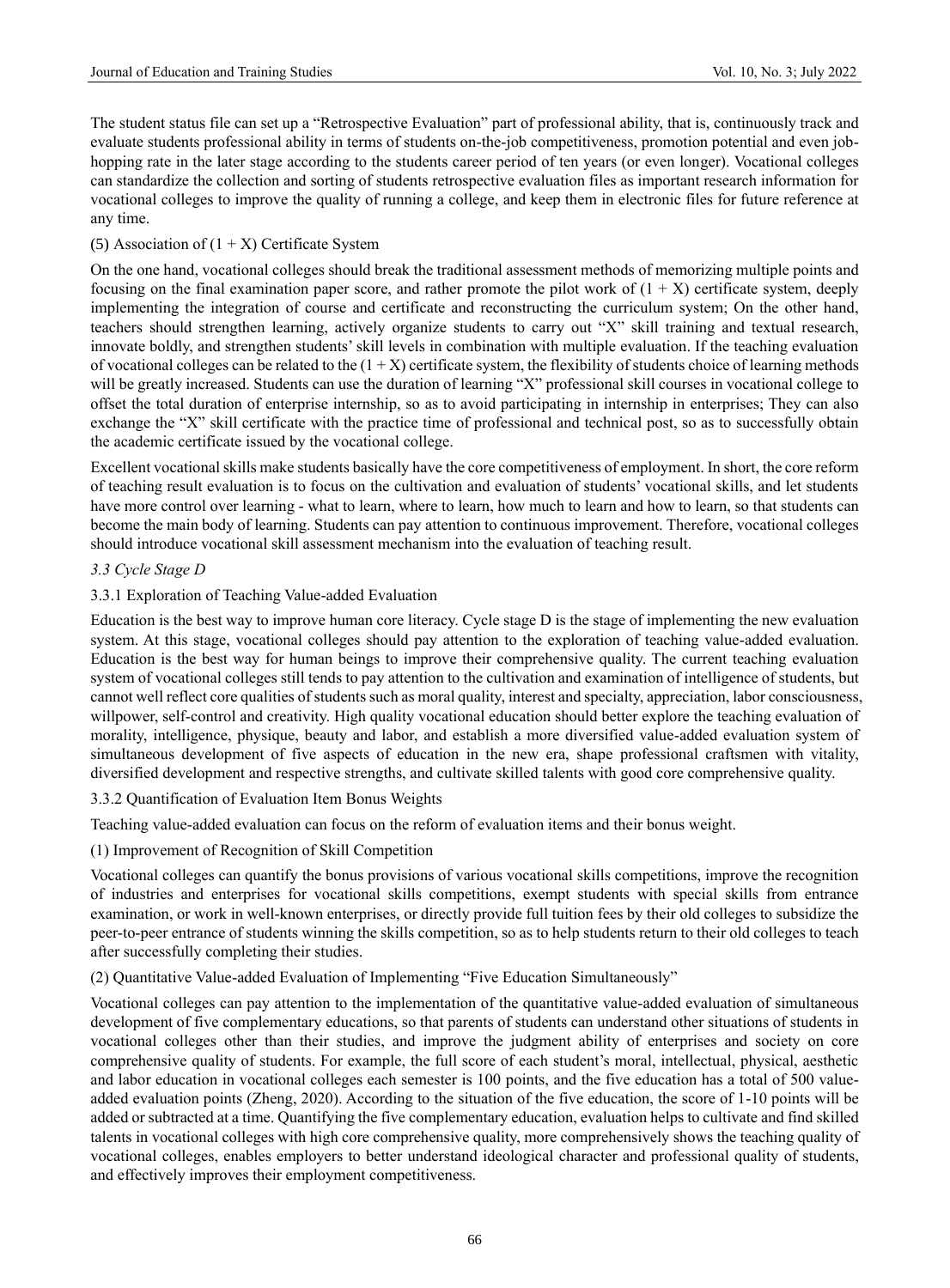In addition, vocational colleges can also take more forms to explore teaching value-added evaluation, such as adding bonus points for specialties and bonus items for  $(1 + X)$  skill certificates, refining bonus rules and implementing specific bonus weights, so as to build a multiple vocational education teaching value-added evaluation system with Chinese characteristics in the new era.

#### *3.4 Cycle Stage C*

#### 3.4.1 Improvement of Teaching Performance Evaluation

Vocational colleges in China usually unilaterally formulate and implement their own teaching quality evaluation. Most of the evaluators are teachers and students, while educational administrative departments, enterprises, third-party institutions and other organizations pay little attention to the teaching quality evaluation of vocational colleges, let alone participate in the construction of teaching quality evaluation systems. But society cannot objectively understand the teaching quality of vocational colleges. Therefore, the imbalance between supply and demand of skilled talents in the job market has gradually emerged. Enterprises are obviously short of technical talents, but they are often unable to recruit satisfactory technical talents. However, students in vocational colleges are often unable to find satisfactory jobs after graduation, even waiting for jobs at home. Even when many parents send their children to vocational colleges, they no longer expect their children to have the expected development in the future. The fundamental reason is that the national education administrative department does not perform its duties in place and ignores the education and training of national technical talents. Like higher education, vocational education needs the supervision of our country. It also needs the continuous improvement of teaching quality by the vocational college itself.

Cycle stage C is the stage in which the new evaluation system performs the responsibility of supervision and inspection. In this stage, vocational colleges should pay attention to the implementation of the responsibility of the main body of teaching performance and strengthen the responsibility of performance supervision.

3.4.2 Strengthen the Duty of Performance Responsibility

Vocational colleges can strengthen the duty performance responsibility of teaching quality evaluation from two aspects.

#### (1) Establishment of VEERSC

According to the specialty setting of colleges, the Ministry of Education can may issue a decree; this decree can may call on the most outstanding college, which is to take the lead in establishing a Vocational Education Evaluation and Reform Steering Committee (which can be referred to as "VEERSC" in English). The main responsibility of this committee is to strengthen the responsibility of local education administrative departments in the teaching quality evaluation of vocational education. The teaching quality evaluation of vocational colleges mainly involves Teaching, Learning, Superintendence and Assessment, their professional names can be called Teaching Supervision (TS), Learning Supervision (LS), Superintendence Supervision (SS) and Assessment Supervision (AS). VEERSC members shall be jointly established by experts from local education administrative departments, vocational colleges, third-party evaluation institutions and industry leading enterprises.

Teaching Supervision (TS) is engaged with VEERSC's needs to evaluate the teaching ability of the teachers, supervise the skills teaching situation of teachers inside and outside the college and the practice education integration projects, guide the cultivation of teachers teaching and research ability. VEERSC can establish a Teaching and Research Supervision Center (TRSC). The members of the center can be composed of teaching and research leaders, department heads, principals in charge and other personnel of various colleges and dep artments.

Learning Supervision (LS) is engaged with VEERSC's needs to inspect the learning atmosphere, learning attitude, learning effect and other teaching conditions of students in vocational colleges (Liu, [20](file:///E:/Work%20Files-Wangrou/Redfame/JETS/JETS-V10N3-July-2022/--Shen%20Yulin-Exploration/2022.4.8-final edition.docx%23_References)12). The members of the supervision expert group shall be composed of the heads of each department, the leaders in charge of each department and the experts of the third-party evaluation institution, and undertake the supervision responsibilities.

Superintendence Supervision (SS) refers to the investigation and evaluation of the effectiveness and risks of teaching risk management of vocational colleges. The superintendence supervision expert group is the mainstay of VEERSC. Its members can be composed of college internship instructors, enterprise skill masters, members of the third-party evaluation institution, peer enterprise experts, etc. At the same time as these experts are the members of the teaching quality evaluation expert system, they need to assume the supervision responsibilities; they should actively participate in the special inspection of various teaching evaluation work in vocational colleges, and give full play to the main role of teaching performance evaluation (Shi, 2018).

Assessment Supervision (AS) is the process by which experts feed back the sorted evaluation information to VEERSC to promote reform through assessment. Its members are mainly composed of experts from educational administrative departments, the third-party evaluation institutions and teaching quality evaluation expert system, perhaps they may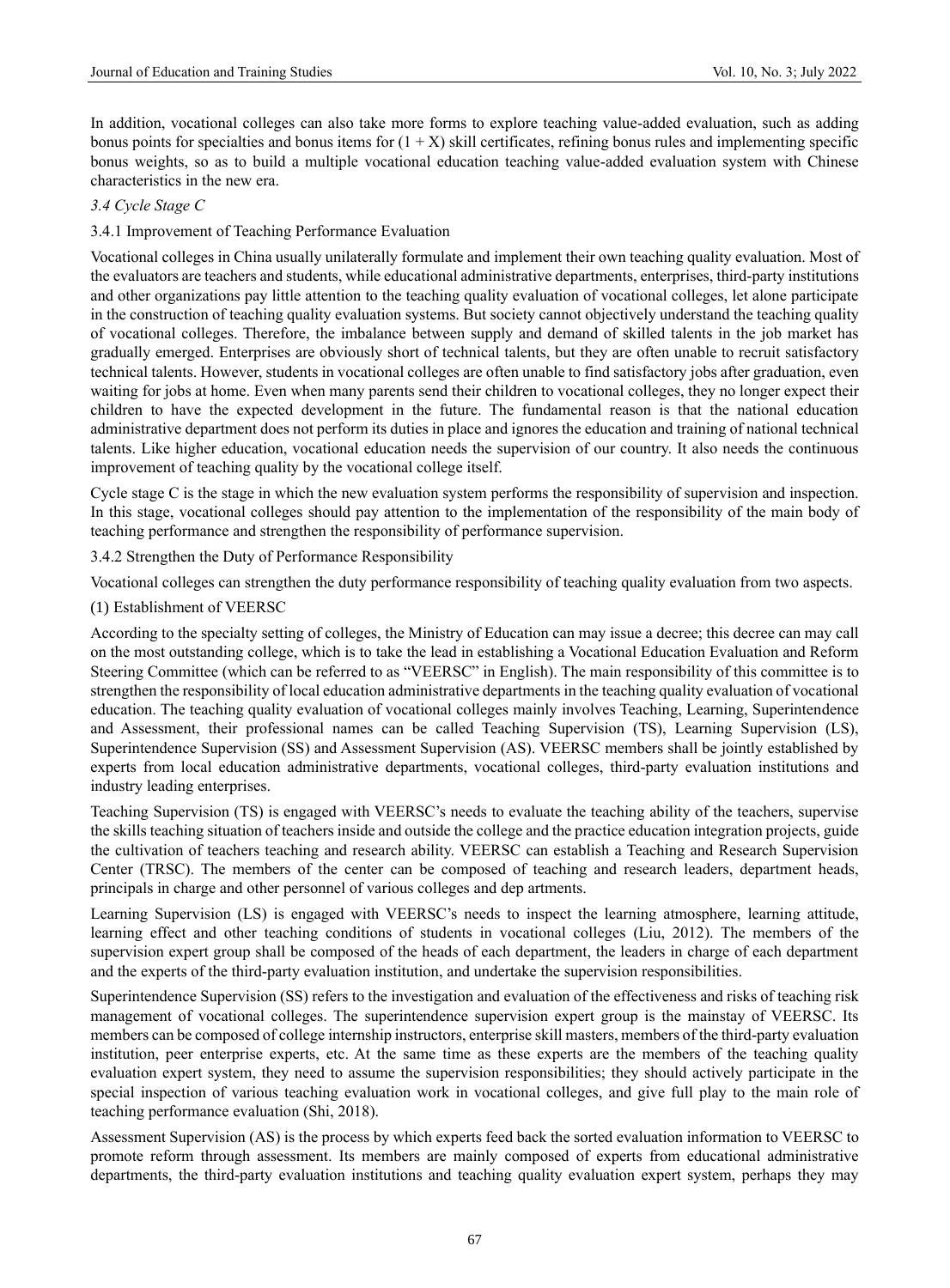undertake the responsibility of teaching assessment supervision in vocational colleges.

(2) Strengthen the Intensity of Performance Appraisal

VEERSC should establish a performance evaluation mechanism for teaching performance evaluation and strengthen the evaluation objectives, so as to strengthen the management level of vocational education.

VEERSC should vigorously support the implementation of the  $(1 + X)$  certificate system in vocational colleges, refine the college teaching quality evaluation standards, check the teaching quality compliance of each college one by one, and urge the college to continuously improve the teaching quality of professional skills courses.

The establishment of VEERSC can promote the construction of the new evaluation system in vocational colleges. Figure 3 combines the organizational structure and relationship network of teaching performance evaluation in vocational colleges.



Figure 3. Organizational Structure and Relationship Network of Teaching Performance Evaluation in Vocational Colleges

# *3.5 Cycle Stage A*

3.5.1 Innovation of Teaching Feedback Evaluation

Cycle stage A is not only the feedback stage of the new evaluation system, but also the feedback stage for vocational colleges to continuously collect all kinds of real-time evaluation teaching information, or the stage for vocational colleges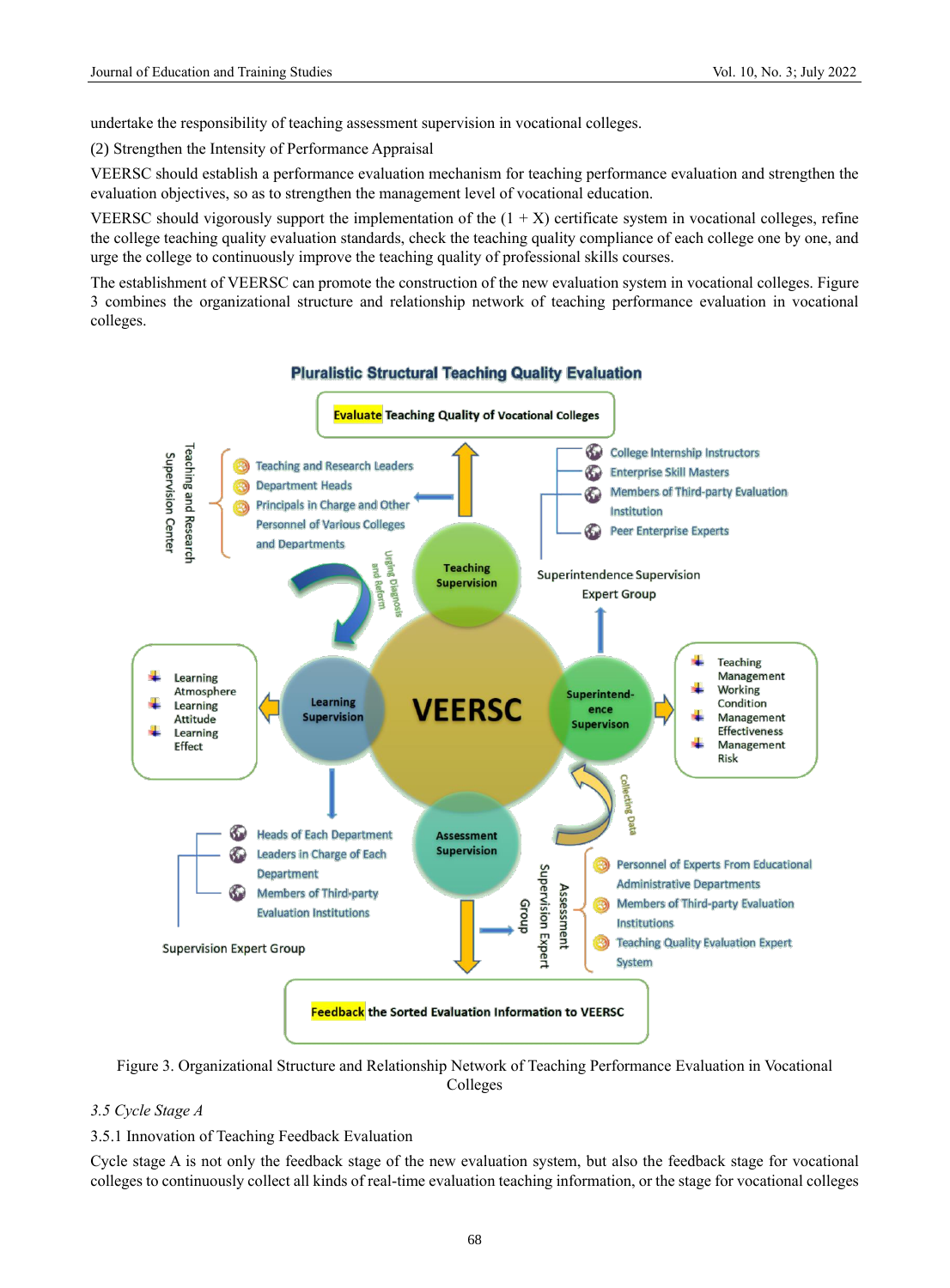to improve teaching quality in a cycle. Feedbacks of the traditional evaluation in colleges often adopt the way of static presentation, which cannot be used for the interactive evaluation or dynamic diagnosis and the reform of teaching quality in colleges, which greatly reduce the utilization value of evaluation results. Therefore, in the feedback stage, vocational colleges should constantly innovate the feedback evaluation mechanism of teaching quality, and gradually improve the voice of student parents, enterprise personnel, personnel of third-party institutions and social people in the feedback evaluation. Higher vocational colleges should strive to make the social satisfaction with the teaching quality consistent with the social expectation of the training quality of technical talents.

3.5.2 Introduction of Intelligent Feedback Evaluation Application Mechanism

Vocational colleges can take comprehensive satisfaction from the pluralistic feedback evaluation of participants as the reform concept of teaching feedback evaluation, establish a smooth and intelligent teaching feedback evaluation channel with information technology, and realize an interactive form of teaching quality diagnosis and reform.

Firstly, vocational colleges can introduce the whole process of intelligent control system of teaching quality of third-party institutions to regularly monitor the teaching situation inside the college, and pay real-time attention to the external feedback and evaluation content outside the college. Secondly, the college can establish a live classroom for famous and excellent teachers, actively announce the viewing entrance, viewing methods and teaching quality evaluation methods of the course to the outside world, take the form of Bullet Screen real-time evaluation, and let the teaching teachers view the evaluation content at any time. Then, colleges can establish new voting channels such as official website, mobile APP or We Chat applet, etc. Within the 20 minutes of watching live broadcast, the viewers will anonymously evaluate the course. vocational colleges should innovate the forms of evaluation and reward, so that all teachers, students, parents, college leaders, third-party institutions, enterprises and social enthusiasts can participate in the evaluation, and they can get different rewards according to different social identities. The intelligent feedback mechanism of teaching quality should take into account the objectivity, real-time and randomness of evaluation, and the feedback channels must pay attention to smoothness and effectiveness, and vocational colleges must pay attention to the diversification of evaluation forms and reward methods.

At the same time, vocational colleges must also reform the collection methods of evaluation data. Vocational colleges can develop with enterprises- intelligent data statistics and analysis platform, such as technical talents evaluation system, skill level evaluation system, internship investigation and evaluation data analysis system, etc. Vocational colleges can continuously improve the intellectualization of tracking the teaching data. The experts will continue to carry out the evaluate the employment competitiveness of technical talents, so as to provide objective and comprehensive feedback information for the reform of teaching quality evaluation.

# **4. Conclusion and Prospect**

Taking the development of high-quality vocational education as the goal, the reform of the teaching quality evaluation system of vocational colleges as the guidance, and the strengthening of vocational skills of students as the main line are the key points to the teaching reform of vocational education in China (Mao, Wu & Wang, 2019). Firstly, the first part of the paper combs the relevant policies of teaching quality evaluation reform in vocational colleges, and focuses on the analysis of the employment data of Chinese secondary vocational college graduates in 2019. Then, the second part briefly expounds the theoretical theory of PDCA, and carefully discusses how the PDCA method will affect the design and reform of teaching quality evaluation of vocational education in China. Next, the paper refers to the design concept of the closedloop evaluation management scheme of teaching quality - how to use the PDCA method to build a scientific and circular "Five in One" pluralistic structural teaching quality evaluation and management system of "vocational colleges, families, enterprises, third-party institutions and society". Finally, the third part deeply analyzes each cycle stage of P, D, C and A, and then lists the possible problems and countermeasures in each stage.

The teaching quality evaluation of vocational education is not only an important way to meet the national identification of technical talents, but also an objective reflection of the comprehensive management level of vocational colleges. In Chinese vocational colleges, if these colleges can adopt pluralistic structural teaching quality evaluation and management system based on the PDCA method in the new era of Xi Jinping, after 5-10 years of efforts, the teaching quality evaluation of Chinese vocational colleges will gradually improve, and the teaching quality of vocational education in our country will be improved rapidly (Yuan, 2021). The ability of the government and the education administrative departments to perform their duties in education will be significantly improved in China, and the structural contradiction on the supply side of the technical talents will be gradually alleviated or even eliminated. China will gradually change from a big educational country to a powerful educational country.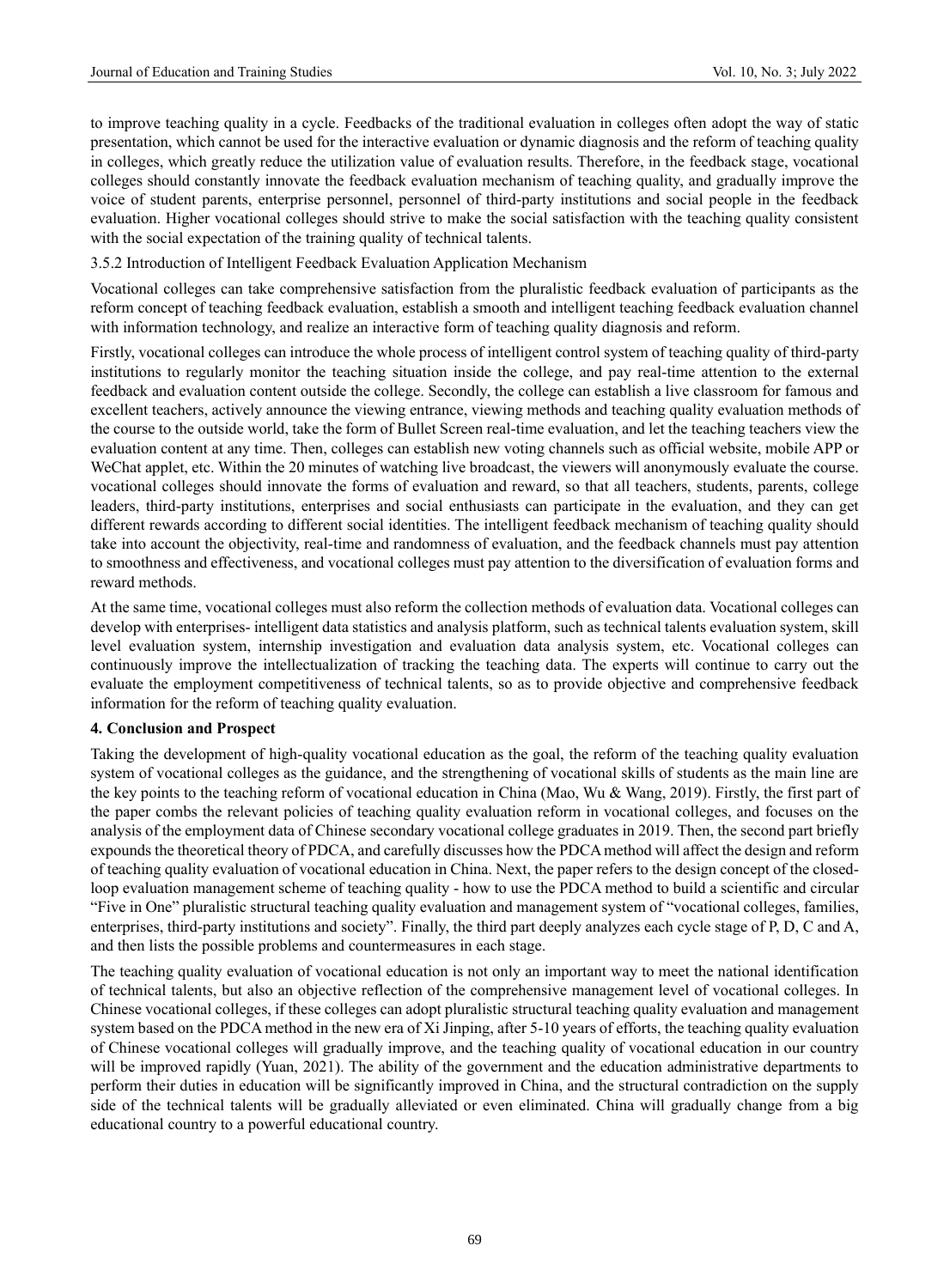#### **References**

- Alem, L., Huang, W. D., & Tecchia, F. (2011). Supporting the Changing Roles of Maintenance Operators in Mining: A Human Factors Perspective. *Ergonomics Open Journal,* (4), 81-92.<https://doi.org/10.2174/1875934301104010081>
- Cai, Z. Q., Zhao, J., & Yang, Q. W. (2013). Research on Continuous Improvement Mechanism of Coal Mine Safety Execution Based on Deming Cycle. *Coal Engineering,* (1), 134-136. https://doi.org/CNKI:SUN:MKSJ.0.2013-01- 048
- CNDRC (All-China National Development and Reform Commission). (2013), February. *Market Readiness Proposal (MRP): Establishing a National Emissions Trading Scheme in China.* https://www.thepmr.org/system/files/documents/China\_MRP\_final\_19-02-2013rev\_0.pdf
- Kong, X. M. (2020). The Characteristics and Influence of China's New College Entrance Examination Reform. *4th International Conference on Economics*, (4), 340-342. https://doi.org/10.25236/icemeet.2020.067
- Lan, M. P. (2017). On the effective combination of PDCA cycle and higher vocational talent training quality evaluation. *Occupation,* (3), 53-54. https://doi.org/10.3969/j.issn.1009-9573.2017.03.032
- Lei, W., & Luo, X. Q. (2019). Research on the Employment Competitiveness of Students in Independent College from the Perspective of Transformation. *English Language Teaching and Linguistics Studies, 1*(2), 111-122. <https://doi.org/10.22158/eltls.v1n2p111>
- Li, W., Zheng, B. J., & Shi, S. Y. (2020). Characteristics and influencing factors of teachers' emotional energy. *Research on educational development* (20): 70-78. https://doi.org/10.14121/j.cnki.1008-3855.2020.20.012
- Liu, H. M. (2012). Analysis on Secondary Management of Education and Teaching Supervision in Higher Vocational Colleges. *Journal of Liaoning Agricultural Vocational and Technical College, 14*(6), 50-51. https://doi.org/10.3969/j.issn.1671-0517.2012.06.023
- Liu, H. M. (2020). Deep Integration of Industry and Education: The Strategic Choice of Higher Vocational Colleges to Promote Regional Industrial Transformation and Upgrading. *Research on Higher Engineering Education,* (6), 129- 135. http://qikan.cqvip.com/Qikan/Article/Detail?id=7103419779
- Liu, M. L., Yu., J., & Wang, H. F. (2018). Reform and Practice of Talent Training Mode of Logistics Management Specialty Based on Demand Orientation and college Enterprise Coordination. *Logistics Technology, 37*(6), 151-155. https://doi.org/10.3969/j.issn.1005-152X.2018.06.031
- Luo, Y. C., & Shang, Y. R. (2019). Journal Literature Analysis of The Theme of the World Skills Competition from 2008 to 2017 - Also on The Training Reform of Highly Skilled Talents. *Journal of Higher Education Research, 42*(2), 64- 68+106. https://doi.org/CNKI:SUN:GJYJ.0.2019-02-009
- Mao, Y. M., Wu, H. Y., & Wang, R. (2019). Research on the development and application of "task book" loose leaf training courses and teaching materials - Taking the training of logistics warehousing and distribution skills in secondary vocational schools as an example. *Vocational Education Forum,* (10), 52-56. https://doi.org/CNKI:SUN:ZJLT.0.2019-10-010
- Mather, C. A., et al. (2017). Helping Hands: Using Augmented Reality to Provide Remote Guidance to Health Professionals. *Studies in Health Technology & Informatics, 241*(241), 57-62. https://doi.org/10.3233/978-1-61499- 794-8-57
- Ning, Y. Z. (2019). Discussion on The Overall Design of E-commerce Payment and Security. *Mall Modernization* (3): 69-71. https://doi.org/CNKI:SUN:SCXH.0.2015-13-048.
- Shen, Y. L. (2021). Research on Strengthening college Enterprise Cooperation and Innovating Talent Training Mode in Vocational Colleges - Taking Logistics as an Example. *Journal of Chongqing Electric Power College, 26*(1), 55-59. http://qikan.cqvip.com/Qikan/Article/Detail?id=7104254583
- Shi, X. C. (2018). Research on the Cultivation Path of Vocational Quality of Vocational College Students. Advances in Economics, Business and Management Research. *4th International Conference on Economics, Management, Law and Education (EMLE 2018), 71*, 996-1000. https://creativecommons.org/licenses/by-nc/4.0/
- Tian, J., & Xu, X. L. (2009). Thoughts on Higher Vocational Education. *Science and Education Collection, 11*(2), 49-49. https://doi.org/10.3969/j.issn.1672-7894.2009.11.046
- Wang, H. Y. (2017). Exploration of Logistics Talents Training Mode in Higher Vocational Colleges Under the Background of "Internet Plus" - Based on Competency Perspective. *Logistics Technology, 40*(8), 131-134. https://doi.org/10.13714/j.cnki.1002-3100.2017.08.035